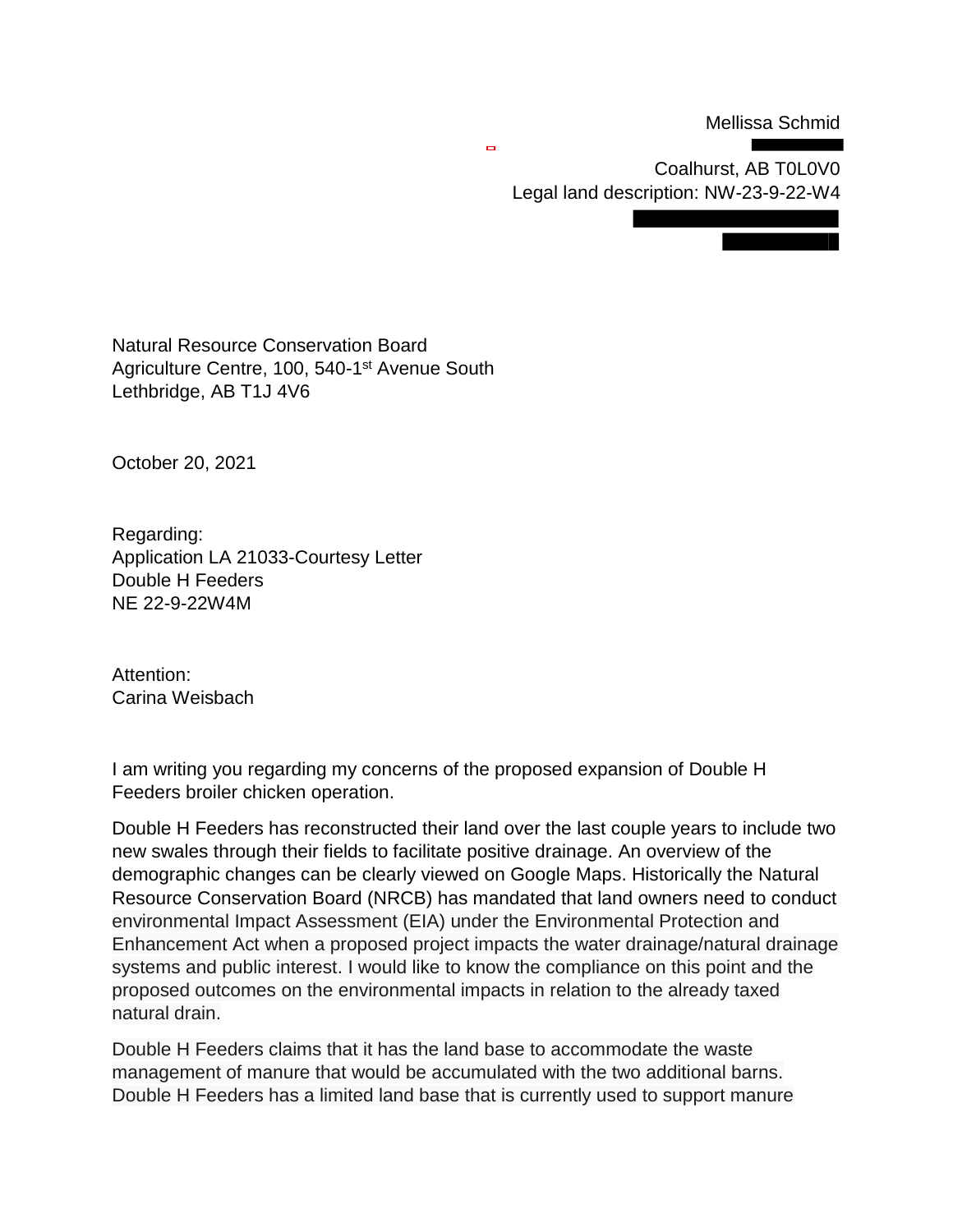produced from four broiler chicken operations already. I would like to know the legal land acers required to handle the manure accumulation already in place for the current barns, plus the additional two broiler barns that are currently under application.

The Environmental Protection and Enhancement Act state the following: The primary act in Alberta through which regulatory requirements for air, water, land, and biodiversity are managed. The Act supports and promotes the protection, enhancement and wise use of the environment by designating proposed activities for which an approval or registration is required. Under this act I have environmental concerns related to the lands ability to handle the manure that is being applied, downstream effects, air quality, run off water contamination, and the environmental impacts on the eco-system that relies on the health and stability of the natural drain system.

I would like to know the outcomes for the Environmental Impact Assessment with regards to the increased demand on the land related to Double H Feeders proposed expansion for two large broiler chicken barns and what the environmental impacts would indicate if this project is approved.

Furthermore Double H Feeders is a no-till operation and this effects the air quality and respiratory health of both family and community members. I would like to be informed of the air quality studies that have been conducted to ensure the health and safety of all community members that will be impacted by the expansion of the Double H Feeders. Research has indicated that long term exposure to poor air quality has sever impacts on respiratory exacerbations that could lead to hospitalization, increased medical complications, and even death. I have firsthand knowledge of air quality concerns because my child is medically compromised and air quality impacts her health. Double H Feeders has already compromised my family's quality of life due to recent air quality concerns. I am very concerned that the expansion of Double H Feeders additional barns will have further impact not only on my family's quality of life but long term negative environmental impacts on the land, water, and eco-systems in the surrounding area.

Lastly I am addressing the depreciation in the surrounding areas and the economic impacts this will cause for community members that may want to sell their properties. Real-estate Research shows depreciate in land values when commercial operations are developed in rural agricultural settings. From an investor or buyers perspective land depreciation can vary given the commercial/agricultural operations in the area, buildings, and age of buildings.

I am strongly opposed to the approval of Double H Feeders application to have an additional expansion approval for two large broiler chicken barns. I would like disclosure from the NRCB regarding the Environmental Impact Assessment the outlines the long term impacts on air, water, land, and biodiversity. I would also like disclosure on penalties that would be imposed if Double H Feeders is in violation of any of the NRCB processes for previous revisions made to the land/properties owned by Double H Feeders.